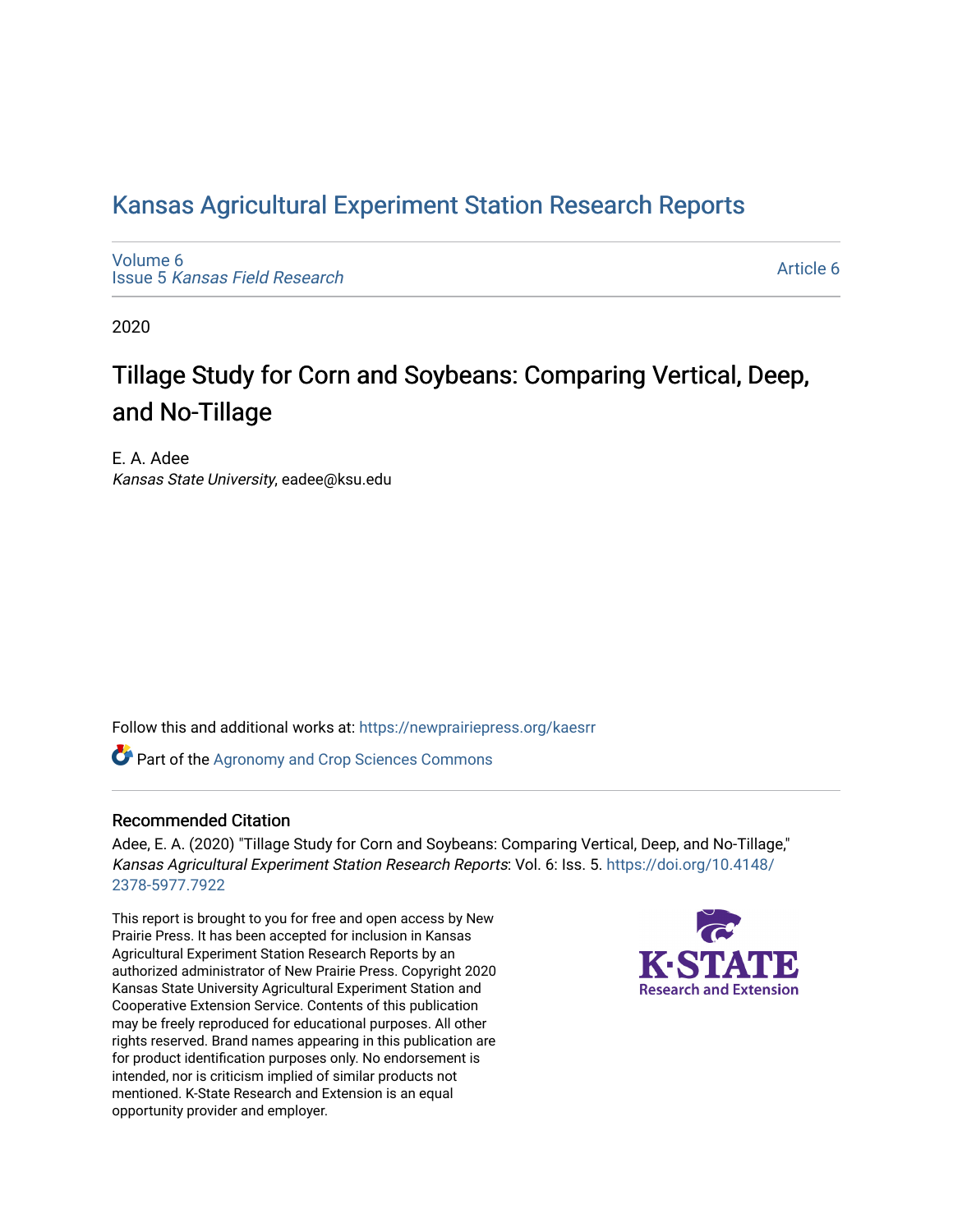# Tillage Study for Corn and Soybeans: Comparing Vertical, Deep, and No-Tillage

# Abstract

Trends from a tillage study conducted since 2011 have shown no clear differences between tillage systems for either corn or soybeans in lighter soils under irrigation. One year out of seven years has shown a yield advantage for either corn or soybeans for any tillage system, which appears to be related to environmental conditions experienced during the season. Averaged across all years of the study, the treatments with deep tillage either every or every-other year had about 3% higher corn yields, and soybeans had up to a 3% yield increase with some form of tillage.

# Keywords

tillage, corn, soybeans, vertical tillage, no-tillage

# Creative Commons License



This work is licensed under a [Creative Commons Attribution 4.0 License](https://creativecommons.org/licenses/by/4.0/).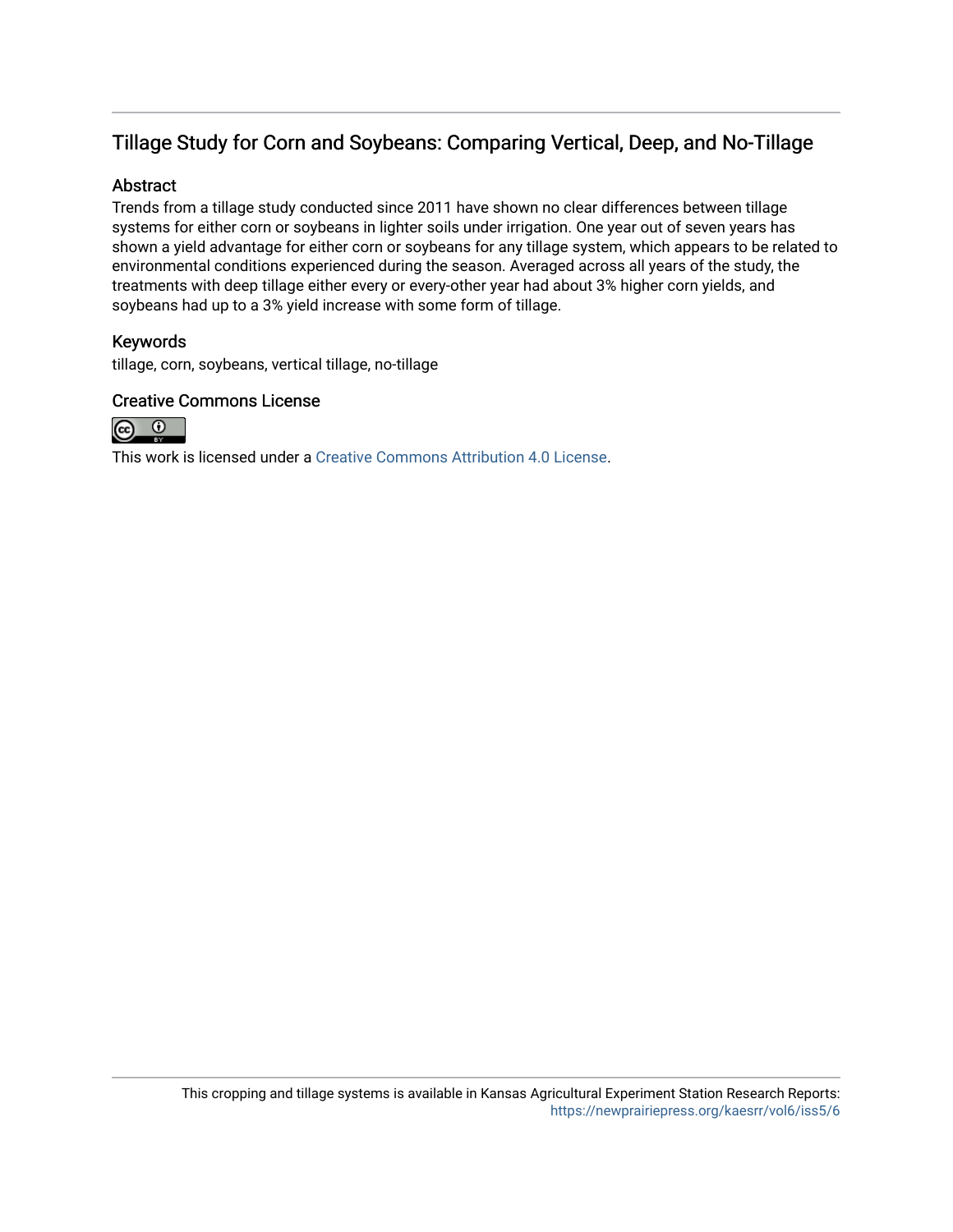



# Tillage Study for Corn and Soybeans: Comparing Vertical, Deep, and No-Tillage

*E.A. Adee*

# **Summary**

Trends from a tillage study conducted since 2011 have shown no clear differences between tillage systems for either corn or soybeans in lighter soils under irrigation. One year out of seven years has shown a yield advantage for either corn or soybeans for any tillage system, which appears to be related to environmental conditions experienced during the season. Averaged across all years of the study, the treatments with deep tillage either every or every-other year had about 3% higher corn yields, and soybeans had up to a 3% yield increase with some form of tillage.

# Introduction

The need for tillage in corn and soybean production in the Kansas River Valley continues to be debated. The soils of the Kansas River Valley are highly variable, with much of the soil sandy to silty loam in texture. These soils tend to be relatively low in organic matter (< 2%) and susceptible to wind erosion. Although typically well drained, these soils can develop compaction layers under certain conditions. A tillage study was initiated in the fall of 2011 at the Kansas State University Kansas River Valley Experiment Field near Topeka to compare deep vs. shallow vs. no-tillage vs. deep tillage in alternate years. Corn and soybean crops are rotated annually. This is intended to be a long-term study to determine if soil characteristics and yields change in response to a history of each tillage system.

# Procedures

A tillage study was laid out in the fall of 2011 in a field that had been planted with soybean. The tillage treatments were (1) no-tillage, (2) deep tillage in the fall and shallow tillage in the spring every year, (3) shallow tillage in the fall following both crops, and (4) deep tillage followed by a shallow tillage in the spring only after soybean, and shallow tillage in the fall after corn. In the fall of 2010, prior to the soybean crop, the entire field was subsoiled with a John Deere V-ripper. After soybean harvest,  $30\text{-} \times$ 100-ft individual plots were tilled with a Great Plains TurboMax vertical tillage tool at 3 in. deep or a John Deere V-ripper at 14 in. deep. Spring tillage was conducted with a field cultivator. Starting in the fall of 2012 through fall of 2017, the treatments were conducted with the TurboMax or a Great Plains Sub-soiler Inline Ripper SS0300. Spring tillage in 2013–2016 was conducted with the TurboMax and a field cultivator in 2017 on the required treatments. Starting in the fall of 2017, the vertical tillage treatments were made using a Kuhn Krause Excelerator 8005. Each tillage treatment had 4 replications.

Kansas State University Agricultural Experiment Station and Cooperative Extension Service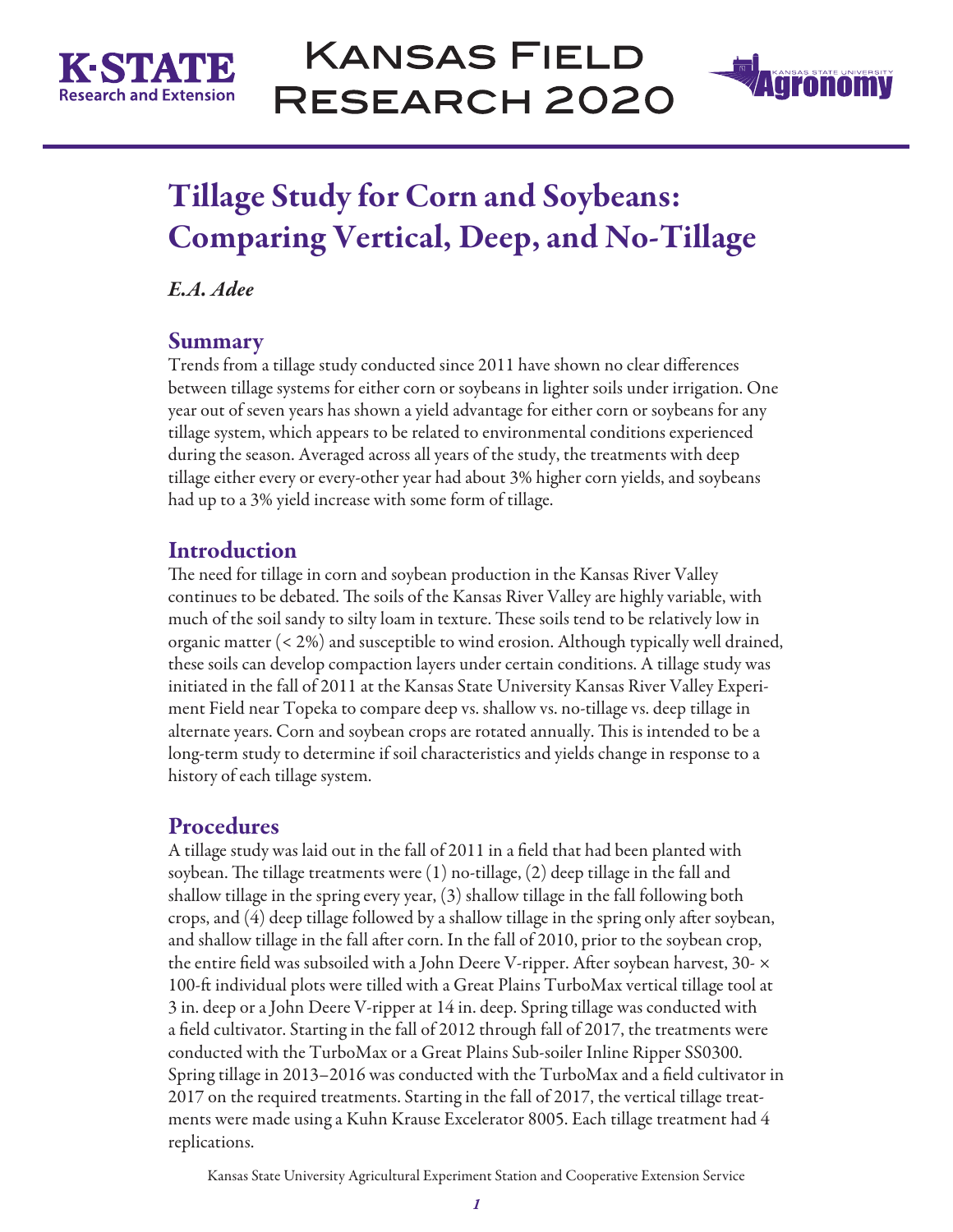Dry fertilizer (11-52-60 nitrogen (N), phosphorus (P), and potassium (K)) was applied to the entire field prior to fall tillage in 2012 and to the soybean stubble in 2013 and 2014. In fall of 2015 and 2016, 14-52-40-10 (N, P, K, and sulfur (S)) fertilizer was applied to the soybean stubble prior to fall tillage. Nitrogen (150 lb in 2012 and 2013; 180 lb in 2014, 2015, 2016, 2017, and 2018; 160 lb in 2019) was applied in March prior to corn planting. Soybeans were planted after soybeans in the setup year. Planting, harvest, and irrigation information for the study is included in Table 1. Irrigation was calibrated to meet evapotranspiration (ET) rates. All corn was planted in 30-inch rows, as well as soybeans through 2016. Soybeans were planted in 15-inch rows in 2017, 2018, and 2019.

# Results

Yields of corn or soybeans did not differ due to tillage in the setup year (2012) of the study (Table 2). The yields were respectable considering the extreme heat and drought experienced this growing season. The growing conditions were better in 2013, resulting in higher yields in both corn and soybeans, but with no significant differences between tillage treatments (Tables 3 and 4). In 2014, the corn yields were very good and Sudden Death Syndrome lowered soybean yields, but there were no differences between tillage treatments (Tables 3 and 4). The cool and rainy start to the season in 2015 slowed corn growth and lowered yields, while the soybeans had very good yields (Tables 3 and 4). In 2016, which had extremes in soil moisture from dry to saturated, the deep tillage treatments produced higher yields than did shallow tillage in corn, but soybean yields were similar for both tillage treatments . There were soil moisture extremes again in 2017, but a cooler August was very favorable for yields of both crops, with no differences between yields with the different tillage systems. The 2018 growing season started off very cool, but quickly had above normal temperatures. The corn yields were very good, with no difference between tillage systems. The soybean yields were very good, with the highest with the more conventional annual tillage and the vertical tillage systems. The 2019 season started off cool for most of May, then had near average temperatures for June and July, followed by a cooler August. The growing season was very wet except for July. The corn yields in 2019 were very good and the soybean yield was the highest observed in the study to date. Combining data from 2013–2019 for analysis showed corn yields are favored by deep tillage, and soybean yields are a few bushels better with any kind of tillage in the system (Tables 3 and 4). Averages of stand counts taken at the V5 stage in the corn for 2014–2019 did not show any differences (Table 3). We anticipated that it would take several years for any characteristics of a given tillage system to build up to the point of influencing yields. However, with these soils and environments we haven't seen a consistent yield advantage for any tillage system.

# **Conclusions**

The influence of tillage system on corn or soybean yield appears to be dependent on the year. A given set of environmental conditions may favor a system, but in Kansas the conditions can vary considerably each year. Numerous other factors need to be considered when comparing tillage systems, such as soil erosion, water conservation, weed control options (becoming more challenging with herbicide-resistant weeds), labor, equipment costs, and time available to conduct field work. The yield-limiting condi-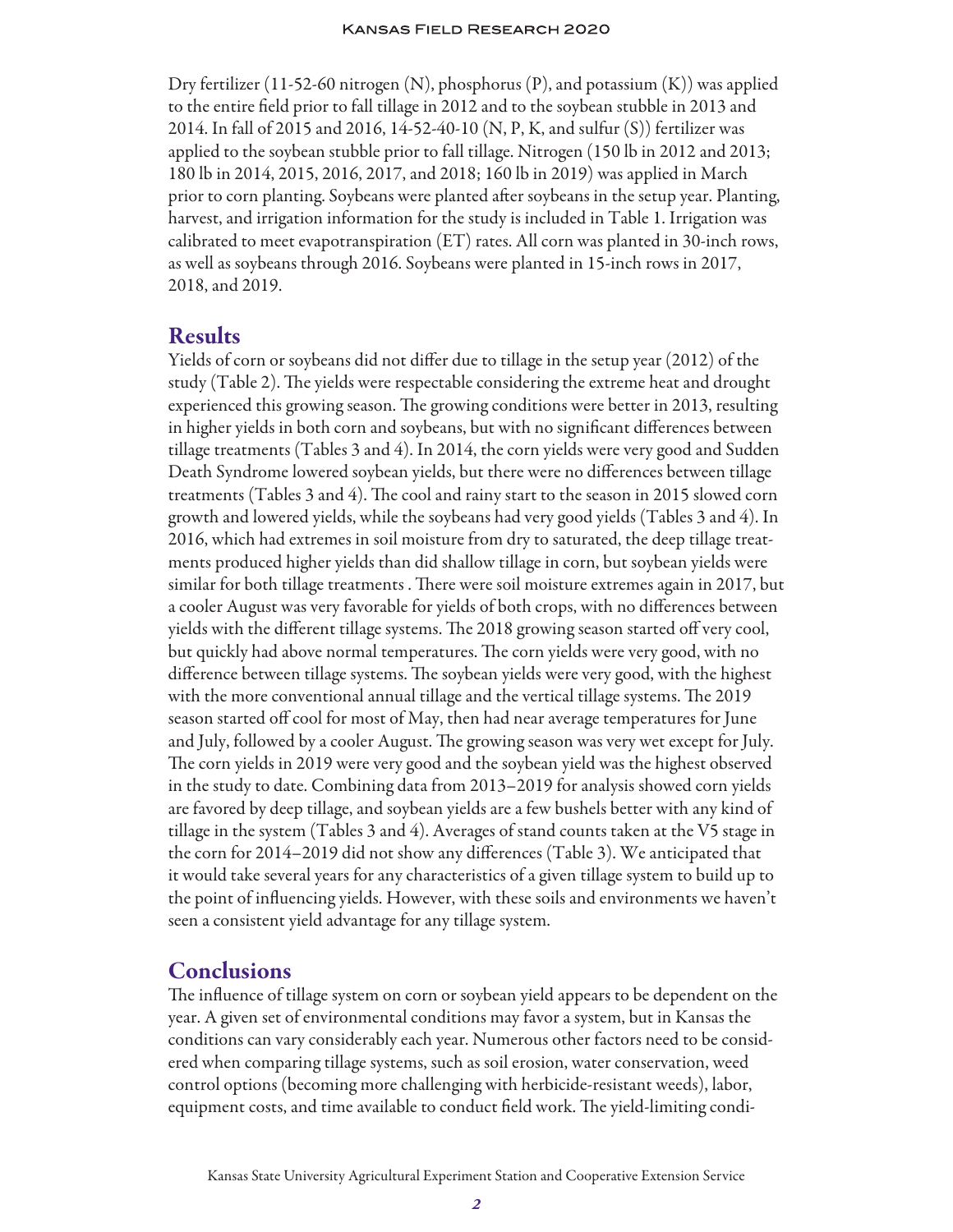#### **KANSAS FIELD RESEARCH 2020**

tions may vary between fields based on soil type and environmental conditions during a season and over the long term.

*Brand names appearing in this publication are for product identification purposes only. No endorsement is intended, nor is criticism implied of similar products not mentioned. Persons using such products assume responsibility for their use in accordance with current label directions of the manufacturer.*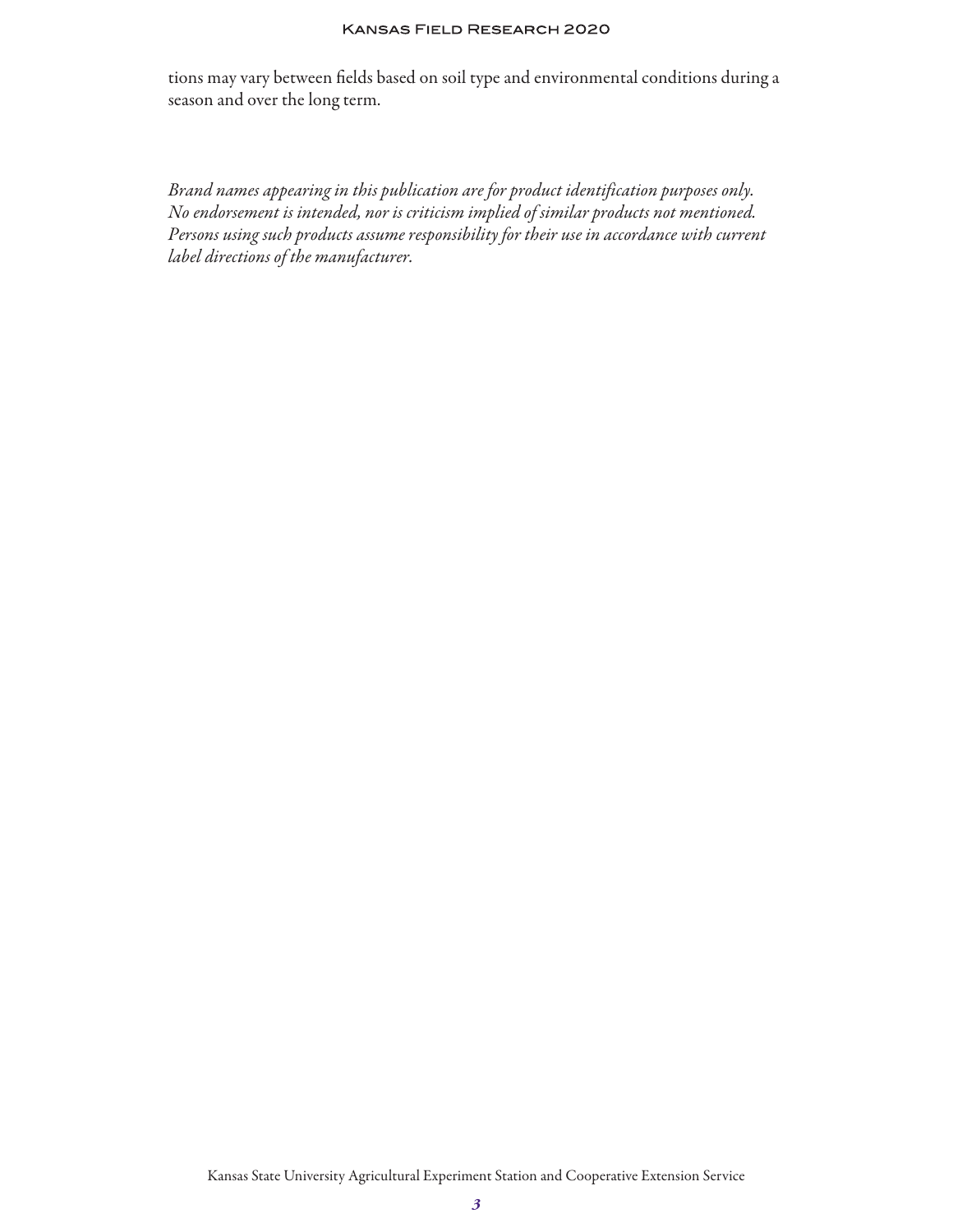| Year              | 2012              | 2013                      | 2014               | 2015                            | 2016             | 2017                        | 2018                       | 2019                        |
|-------------------|-------------------|---------------------------|--------------------|---------------------------------|------------------|-----------------------------|----------------------------|-----------------------------|
| Corn              |                   |                           |                    |                                 |                  |                             |                            |                             |
| Planting date     | 12-Apr            | 30-Apr                    | $21-Apr$           | 14-Apr                          | 11-Apr           | 24-Apr                      | 23-Apr                     | 22-Apr                      |
| Hybrid/variety    | Pioneer<br>P1395  | Pioneer<br>P1498 HR<br>AQ | Pioneer<br>P1105AM | Pioneer<br>P1105AM              | AgriGold<br>6538 | Midland<br>534              | Golden<br>Harvest<br>11B63 | Pioneer<br>1197             |
| Seeding rate      | 30.6K             | 30K                       | 32K                | 31.7K                           | 31.7K            | 32K                         | 32K                        | 32.4K                       |
| Row spacing (in.) | 30                | 30                        | 30                 | 30                              | 30               | 30                          | 30                         | 30                          |
| Harvest date      | $31-Aug$          | $27-$ Sep                 | $11-Sep$           | $10-$ Sep                       | $19-Sep$         | 20-Sep                      | $31-Aug$                   | $17-$ Sep                   |
| Irrigation (in.)  |                   |                           |                    |                                 |                  |                             |                            |                             |
| May               | 0.77              | $\boldsymbol{0}$          | $\boldsymbol{0}$   | $\boldsymbol{0}$                | $\mathbf{0}$     | $\boldsymbol{0}$            | $\boldsymbol{0}$           | $\boldsymbol{0}$            |
| June              | 4.25              | 1.58                      | $\boldsymbol{0}$   | 1.58                            | 2.24             | 2.88                        | 4.71                       | 1.03                        |
| July              | 4.63              | 3.51                      | 4.74               | 2.29                            | 4.40             | 3.63                        | 6.55                       | 2.36                        |
| August            | 0.73              | 0.77                      | 2.19               | 2.87                            | 0.70             | 1.81                        | 0.84                       | $\boldsymbol{0}$            |
| September         | $\boldsymbol{0}$  | $\boldsymbol{0}$          | $\mathbf{0}$       | $\mathbf{0}$                    | $\boldsymbol{0}$ | $\boldsymbol{0}$            | $\boldsymbol{0}$           | $\mathbf{0}$                |
| Soybean           |                   |                           |                    |                                 |                  |                             |                            |                             |
| Planting date     | 14-May            | 15-May                    | 21-May             | $1-J$ un                        | 31-May           | 26-May                      | 7-May                      | June 6                      |
| Hybrid/variety    | Pioneer<br>P93Y92 | Pioneer<br>P94Y01         | Asgrow<br>3833     | Midland<br>3884NR2<br>$+$ ILeVO | Stine<br>42RE02  | Pioneer<br>P39T67+<br>ILeVO | Midland<br>4373 RR2        | Asgrow<br>$36x6 +$<br>ILeVO |
| Seeding rate      | 155K              | 144K                      | 140K               | 144K                            | 140K             | 140K                        | 140K                       | 140K                        |
| Row spacing (in.) | 30                | 30                        | 30                 | 30                              | 30               | 15                          | 15                         | 15                          |
| Harvest date      | 5-Oct             | 8-Oct                     | $9-Oct$            | 13-Oct                          | $17$ -Oct        | $17$ -Oct                   | 17-Oct                     | $17$ -Oct                   |
| Irrigation (in.)  |                   |                           |                    |                                 |                  |                             |                            |                             |
| May               | 0.77              | $\boldsymbol{0}$          | $\mathbf{0}$       | $\boldsymbol{0}$                | $\boldsymbol{0}$ | $\boldsymbol{0}$            | $\boldsymbol{0}$           | $\mathbf{0}$                |
| June              | 0.73              | 1.58                      | $\boldsymbol{0}$   | 0.74                            | 0.74             | $\boldsymbol{0}$            | $\mathbf{0}$               | $\boldsymbol{0}$            |
| July              | 4.19              | 3.51                      | 1.55               | 0.74                            | 4.40             | 1.82                        | 3.90                       | 1.51                        |
| August            | 4.66              | 2.27                      | 2.19               | 2.87                            | 1.54             | 1.81                        | 0.84                       | $\boldsymbol{0}$            |
| September         | $\boldsymbol{0}$  | 2.18                      | $\boldsymbol{0}$   | $\boldsymbol{0}$                | $\boldsymbol{0}$ | $\boldsymbol{0}$            | $\boldsymbol{0}$           | $\boldsymbol{0}$            |

Table 1. Cropping details for tillage study at Kansas River Valley Experiment Field

#### Table 2. Effects of tillage treatments on corn and soybean yields in 2012 at Kansas River Valley experiment fields

| Tillage treatment                   | Corn yield                 | Soybean yield |  |  |
|-------------------------------------|----------------------------|---------------|--|--|
|                                     | -------------------------- |               |  |  |
| No-tillage                          | 196                        | 59.9          |  |  |
| Fall subsoil/spring field cultivate | 202                        | 55.5          |  |  |
| Fall vertical tillage               | 198                        | 57.9          |  |  |
| $Pr$ >F $*$                         | 0.64                       | 0.14          |  |  |

\*The lower the Pr>F value, the greater probability that there is a significant difference between yields.

Kansas State University Agricultural Experiment Station and Cooperative Extension Service